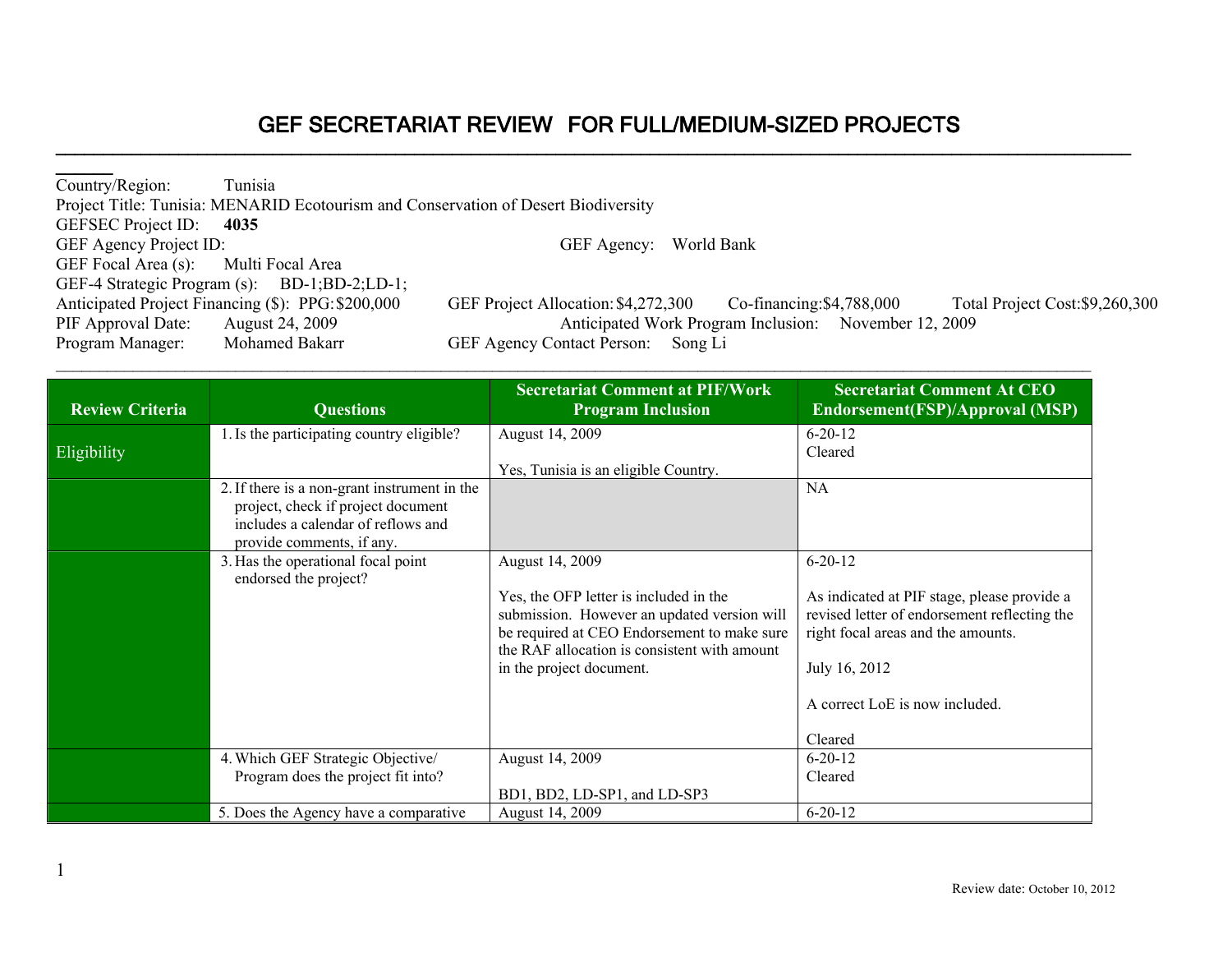|                | advantage for the project?                  |                                                                                              | Cleared                                                                       |
|----------------|---------------------------------------------|----------------------------------------------------------------------------------------------|-------------------------------------------------------------------------------|
|                |                                             | Yes the World Bank has a long history of                                                     |                                                                               |
|                |                                             | supporting biodiversity conservation and land                                                |                                                                               |
|                |                                             | management initiatives in the country.                                                       |                                                                               |
| Resource       | 5. Is the proposed GEF Grant (including     |                                                                                              |                                                                               |
| Availability   | the Agency fee) within the resources        |                                                                                              |                                                                               |
|                | available for (if appropriate):             |                                                                                              |                                                                               |
|                | • The RAF allocation?                       | August 14, 2009                                                                              | $6 - 20 - 12$                                                                 |
|                |                                             |                                                                                              | Tunisia is using BD \$3,214,530 and                                           |
|                |                                             | Yes, the RAF allocation is confirmed and the                                                 | LD\$1,485,000. These numbers are the same                                     |
|                |                                             | project is a child of the MENARID                                                            | as at PIF approval. Please note that in Part                                  |
|                |                                             | programmatic approach.                                                                       | II.D, page 11 of CEO endorsement, it is<br>Tunisia's "RAF" allocation and not |
|                |                                             |                                                                                              | "STAR".                                                                       |
|                |                                             |                                                                                              |                                                                               |
|                |                                             |                                                                                              | July 16, 2012                                                                 |
|                |                                             |                                                                                              |                                                                               |
|                |                                             |                                                                                              | This has been corrected.                                                      |
|                |                                             |                                                                                              |                                                                               |
|                |                                             |                                                                                              | Cleared                                                                       |
|                | • The focal areas?                          | August 14, 2009                                                                              | $6 - 20 - 12$                                                                 |
|                |                                             |                                                                                              | Cleared                                                                       |
|                |                                             | BD allocation confirmed and LD funding is<br>through the MENARID programmatic                |                                                                               |
|                |                                             | approach.                                                                                    |                                                                               |
|                | • Strategic objectives?                     | N/A                                                                                          | <b>NA</b>                                                                     |
|                | • Strategic program?                        | N/A                                                                                          | <b>NA</b>                                                                     |
|                | 6. Will the project deliver tangible global | August 14, 2009                                                                              |                                                                               |
|                | environmental benefits?                     |                                                                                              |                                                                               |
|                |                                             | Yes. The project will pursue an integrated                                                   |                                                                               |
|                |                                             | approach to biodiversity conservation and                                                    |                                                                               |
| Project Design |                                             | combating land degradation across targeted                                                   |                                                                               |
|                |                                             | landscapes. This will lead to stabilization of                                               |                                                                               |
|                |                                             | ecosystem services and increase resilience in<br>the fragile desert habitats, in addition to |                                                                               |
|                |                                             | economic and human livelihood opportunities.                                                 |                                                                               |
|                | 7. Is the global environmental benefit      |                                                                                              | $6 - 20 - 12$                                                                 |
|                | measurable?                                 |                                                                                              | From the BD perspective, the project should                                   |
|                |                                             |                                                                                              | result in the improved management of three                                    |
|                |                                             |                                                                                              | (3) National Parks - Jbil NP, Dghoumes NP                                     |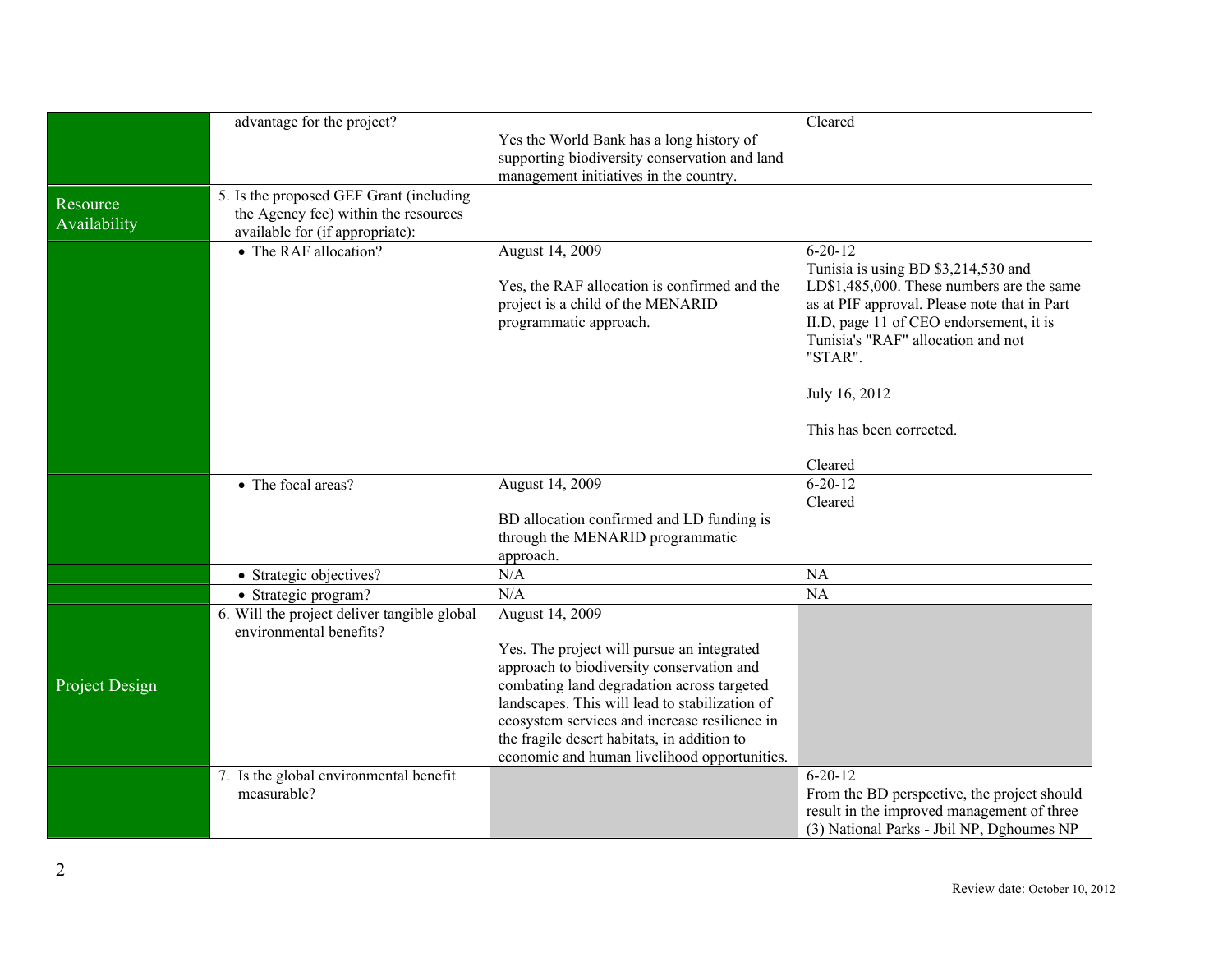and Bouhedma NP -through Management Plans prepared using a participatory approach and are adopted by key stakeholders. In the results framework, please indicate baseline and target for increased management effectiveness. From the SLM perspective, the GEBs and measures are not explicitly reflected in project design. Please address this in relation to project framework outcomes, outputs and activities.

## July 27, 2012

The GEBs are now clear and reflect consistency with the integrated approach to management of the PAs and adjacent lands. From the BD perspective, however, the increases and targets for the METTs are very high: i) 33 points for Jbil NP (from 47 to 80), ii) 11 points for Dghoumes NP from 63 to 74 and iii) 32 points for Bouhedma NP (from 64 to 96). Achieving these increases will be very costly since it implies interventions within and outside the PAs. It is not clear how the amount allocated will make it happen given that Component 1 also includes activities under SLM. Please clarify this further as appropriate.

August 16, 2012

The METT scores have been adjusted and a generic table of activities included to highlight interventions that will contribute to the proposed increases. We expect that a more specific set of interventions targeted for each protected area and adjacent landscapes will be determined once the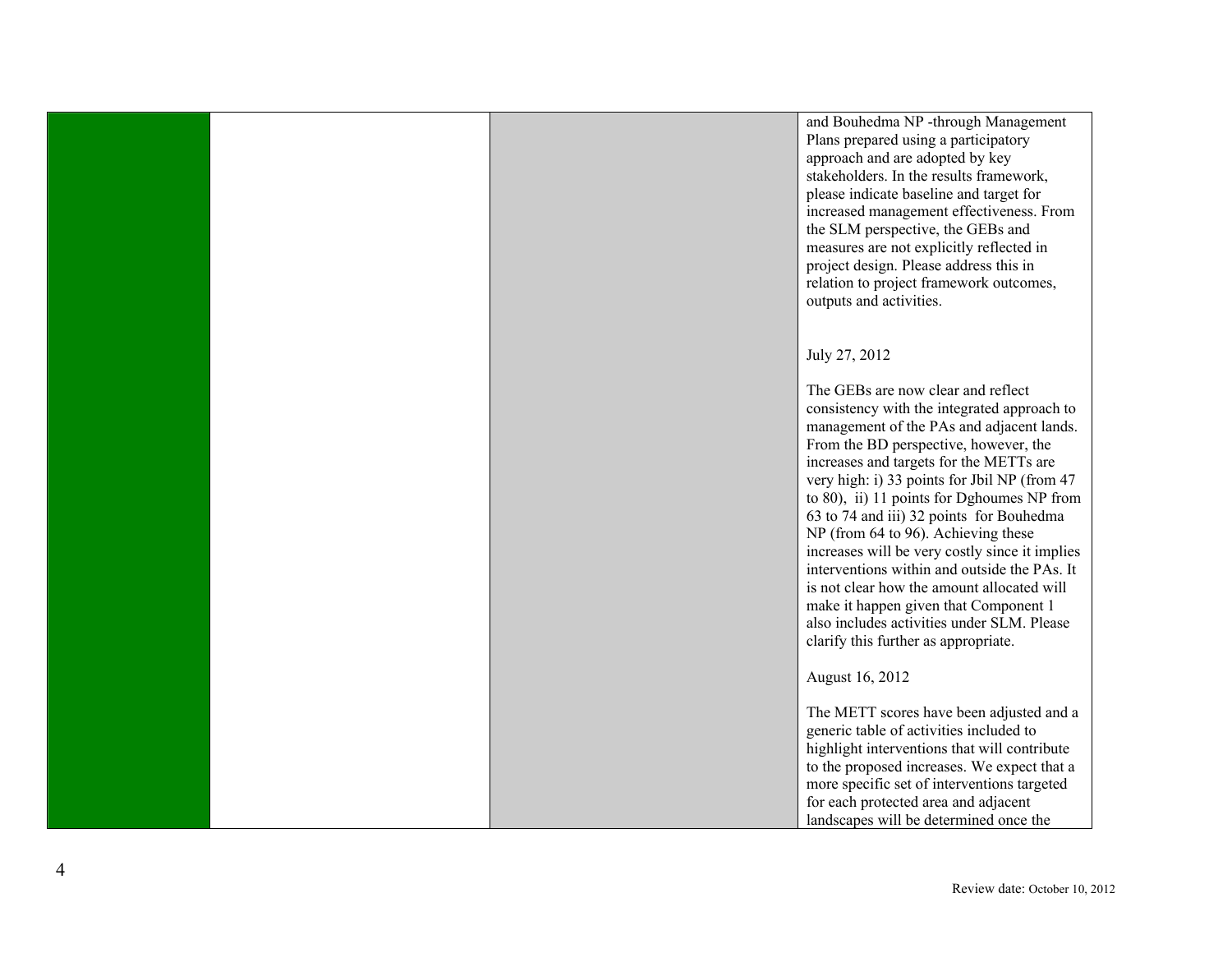|                                                                                                                         |                                                                                                                                                                                                                                                                                                                                                                                                                                                                                                                                                                                                                                                                                                                                                                                              | project gets underway. This should be<br>reflected in PIRs and mid-term reports that<br>will be submitted to GEF as part of the<br>annual monitoring review.<br>Cleared                                                                                                                                                                                                                                                                                                                                                                                                                                                                                                                                                                                                                                                                                                                                                                                                                                                                                                                                                                                                                                                                                                                      |
|-------------------------------------------------------------------------------------------------------------------------|----------------------------------------------------------------------------------------------------------------------------------------------------------------------------------------------------------------------------------------------------------------------------------------------------------------------------------------------------------------------------------------------------------------------------------------------------------------------------------------------------------------------------------------------------------------------------------------------------------------------------------------------------------------------------------------------------------------------------------------------------------------------------------------------|----------------------------------------------------------------------------------------------------------------------------------------------------------------------------------------------------------------------------------------------------------------------------------------------------------------------------------------------------------------------------------------------------------------------------------------------------------------------------------------------------------------------------------------------------------------------------------------------------------------------------------------------------------------------------------------------------------------------------------------------------------------------------------------------------------------------------------------------------------------------------------------------------------------------------------------------------------------------------------------------------------------------------------------------------------------------------------------------------------------------------------------------------------------------------------------------------------------------------------------------------------------------------------------------|
| 8. Is the project design sound, its<br>framework consistent $\&$ sufficiently<br>clear (in particular for the outputs)? | August 14, 2009<br>Yes. The proposed integrated ecosystem<br>management approach is consistent with the<br>challenges presented. The approach to linking<br>protected area management, ecotourism,<br>natural resource management, and community<br>development is still innovative in desert<br>biomes. The project design and framework is<br>sufficiently clear and will lead to outputs of<br>local, national and global relevance. In order<br>to ensure coherence and effective<br>coordination, it is recommended that the<br>number of components be reduced to four<br>(plus project management) during project<br>preparation. One option toward achieving this<br>is by integrating component 5 (community<br>outreach and private sector development) into<br>component 2 and 3. | $6 - 20 - 12$<br>We thank the Agency for simplifying the<br>logical framework. The number of<br>components was reduced from 6 to 2, not to<br>4 as suggested.<br>1) A consequence of such drastic reduction<br>is that the LD focus was reduced to just one<br>outcome $(\#3)$ under component 1, with no<br>corresponding outputs to justify investment<br>of the focal area resources. In its current<br>version, the project has a BD focus, with<br>emphasis on protected area management<br>planning and the enabling environment. In<br>the PIF, activities were devoted to<br><b>Integrated Nature Resource Management</b><br>and SLM best practices associated to<br>productive agriculture and rangeland<br>management systems in the main arid<br>Provinces of the country. These activities<br>were bringing essential aspects of<br>sustainability, resilience, and agro-<br>biodiversity. In the project framework,<br>please provide details on SLM activities<br>linked to SP1 (Supporting Sustainable<br>Agriculture and Rangeland Management)<br>and SP3 (Investing in New and Innovative<br>Approaches in Sustainable Land<br>Management) to justify use of the LD<br>resources.<br>2) The breakdown of resources between the<br>two components implies that \$2.2 million |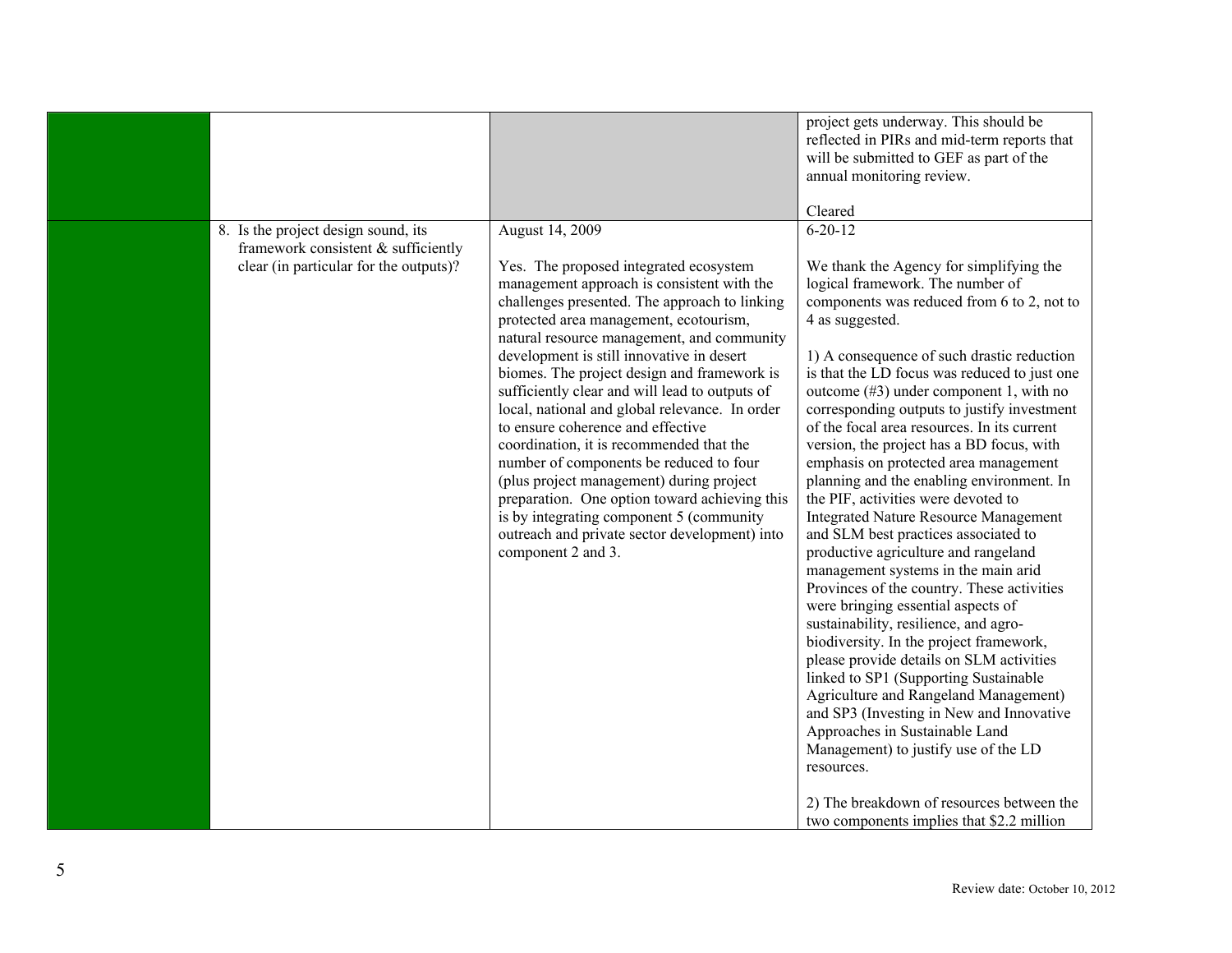|  | will go toward enabling conditions (training<br>and planning) while only only \$1.8 million<br>is proposed for implementation on the<br>ground. Please condsider adjusting this<br>breakdown to direct at least half or more of<br>the GEF resources, toward the ground<br>activities.                                                                                                            |
|--|---------------------------------------------------------------------------------------------------------------------------------------------------------------------------------------------------------------------------------------------------------------------------------------------------------------------------------------------------------------------------------------------------|
|  | 3) The training activities in the Component<br>1 (600 persons trained in PA management,<br>ecotourism development, and<br>environmental education) implies a<br>potential increase in stakeholders engaged<br>in the sector. Similarly, 160 jobs linked to<br>PAs is targeted under Component 2. Please<br>confirm how the increase in stakeholder<br>engagement will be sustained by the sector. |
|  | 4) Since two management plans exist and<br>are under revision, and the management<br>plan for the more recent park (Doughmes) is<br>under preparation, please, explain the added<br>value of the GEF on this activity.                                                                                                                                                                            |
|  | 5) Please explain the nature and objective of<br>the 12 agreements to be signed between the<br>targeted NPs and Park and non-profit<br>associations.                                                                                                                                                                                                                                              |
|  | 6) Please explain the nature and objective of<br>the 134 subprojects (for-profit and not-for-<br>profit) to be supported by the project, and<br>include Technical note on the small grants<br>facility highlighted on page 37 of PAD.                                                                                                                                                             |
|  | July 16, 2012                                                                                                                                                                                                                                                                                                                                                                                     |
|  | The LD focal area agenda is now more<br>adequately reflected in the project design,<br>including consistency with outcomes and                                                                                                                                                                                                                                                                    |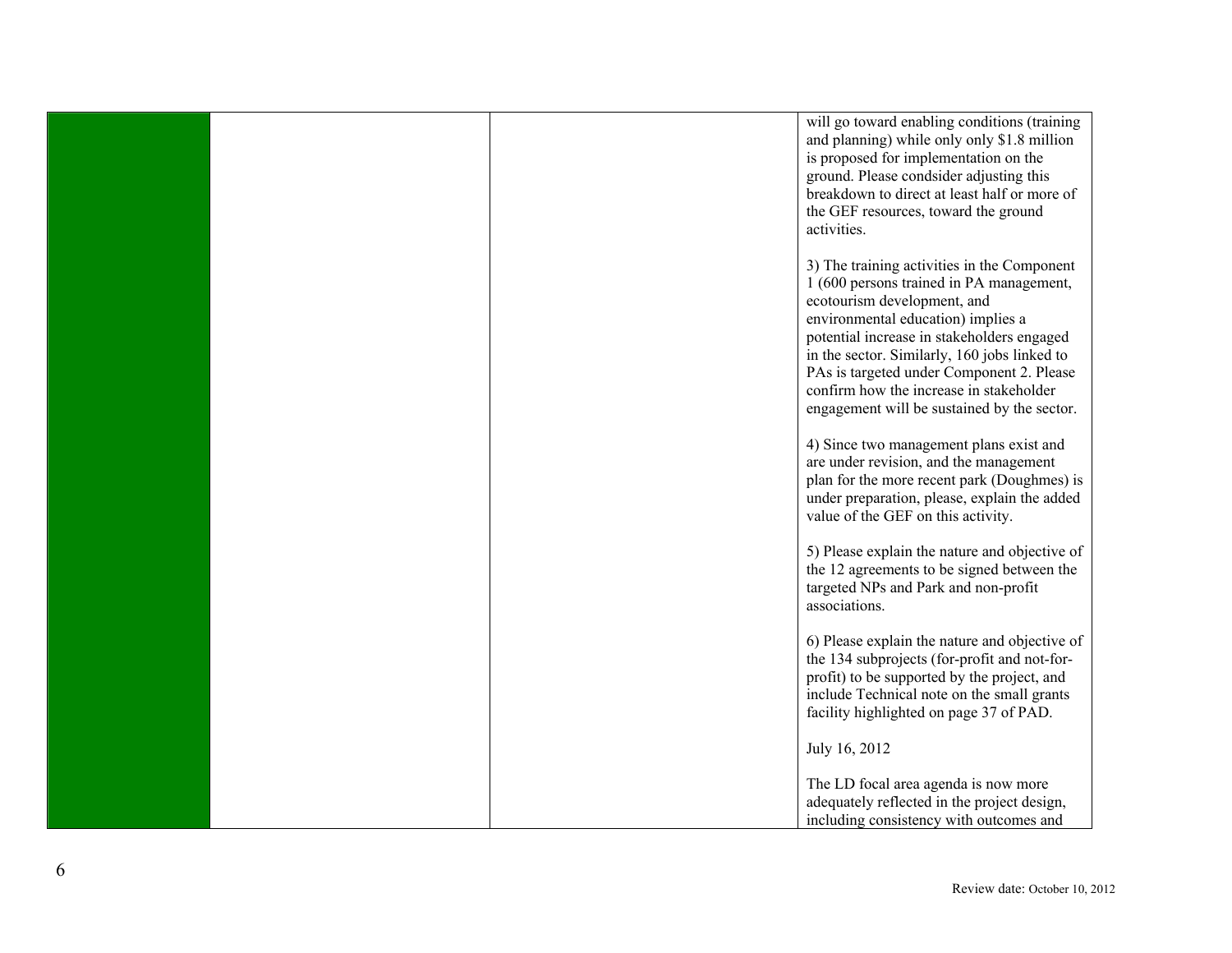| 9. Is the project consistent with the<br>recipient country's national priorities<br>and policies? | August 14, 2009<br>Yes.                                                               | outputs. Stakeholder training and capacity<br>building has been clarified with respect to<br>sustainability of project outcomes. GEF<br>value-added is now more clearly articulated<br>on the basis of integrating management of<br>PAs and adjacent landscapes through<br>participatory processes that involved<br>agreements with local communities. This is<br>also reinforced by proposed investments in<br>community-based activities and enterprises<br>that will create jobs and generate income in<br>the context of global environment benefits.<br>A technical note is included in the proposal<br>to explain how the small grants investment<br>will work in this regard.<br>Cleared<br>$6 - 20 - 12$<br>Please include the name of the<br>EXECUTING PARTNER(S) in the CEO<br>Endorsement cover (DGEQV, DGF,<br>ONTT). Related to this, please clarify the<br>leadership of the Ministry of Environment<br>in this project where the three NP are under<br>the DGF's mandate.<br>July 16, 2012<br>Role and importance of the MoE through its<br>DGEQV has been clarified.<br>Cleared |
|---------------------------------------------------------------------------------------------------|---------------------------------------------------------------------------------------|-------------------------------------------------------------------------------------------------------------------------------------------------------------------------------------------------------------------------------------------------------------------------------------------------------------------------------------------------------------------------------------------------------------------------------------------------------------------------------------------------------------------------------------------------------------------------------------------------------------------------------------------------------------------------------------------------------------------------------------------------------------------------------------------------------------------------------------------------------------------------------------------------------------------------------------------------------------------------------------------------------------------------------------------------------------------------------------------------|
| 10. Is the project consistent and properly                                                        | August 14, 2009                                                                       | $6 - 25 - 12$                                                                                                                                                                                                                                                                                                                                                                                                                                                                                                                                                                                                                                                                                                                                                                                                                                                                                                                                                                                                                                                                                   |
| coordinated with other related                                                                    |                                                                                       |                                                                                                                                                                                                                                                                                                                                                                                                                                                                                                                                                                                                                                                                                                                                                                                                                                                                                                                                                                                                                                                                                                 |
| initiatives in the country or in the<br>region?                                                   | Yes, but links and alignments need to be<br>elaborated during project prepartion. One | The proposed project EOs in the table<br>showing the alignment with MENARID                                                                                                                                                                                                                                                                                                                                                                                                                                                                                                                                                                                                                                                                                                                                                                                                                                                                                                                                                                                                                     |
|                                                                                                   | particular alignment of crucial relavance is the                                      | outcomes $(p.12-13)$ are not consistent with                                                                                                                                                                                                                                                                                                                                                                                                                                                                                                                                                                                                                                                                                                                                                                                                                                                                                                                                                                                                                                                    |
|                                                                                                   | GEF-finance LADA project, for which                                                   | the priorities of the GEF focal areas : 1)                                                                                                                                                                                                                                                                                                                                                                                                                                                                                                                                                                                                                                                                                                                                                                                                                                                                                                                                                                                                                                                      |
|                                                                                                   | Tunisia is a pilot country. The methodologies                                         | Why are hectares under higher METT                                                                                                                                                                                                                                                                                                                                                                                                                                                                                                                                                                                                                                                                                                                                                                                                                                                                                                                                                                                                                                                              |
|                                                                                                   | being developed and applied at multiple scales                                        | scores equated as hectares under SLM                                                                                                                                                                                                                                                                                                                                                                                                                                                                                                                                                                                                                                                                                                                                                                                                                                                                                                                                                                                                                                                            |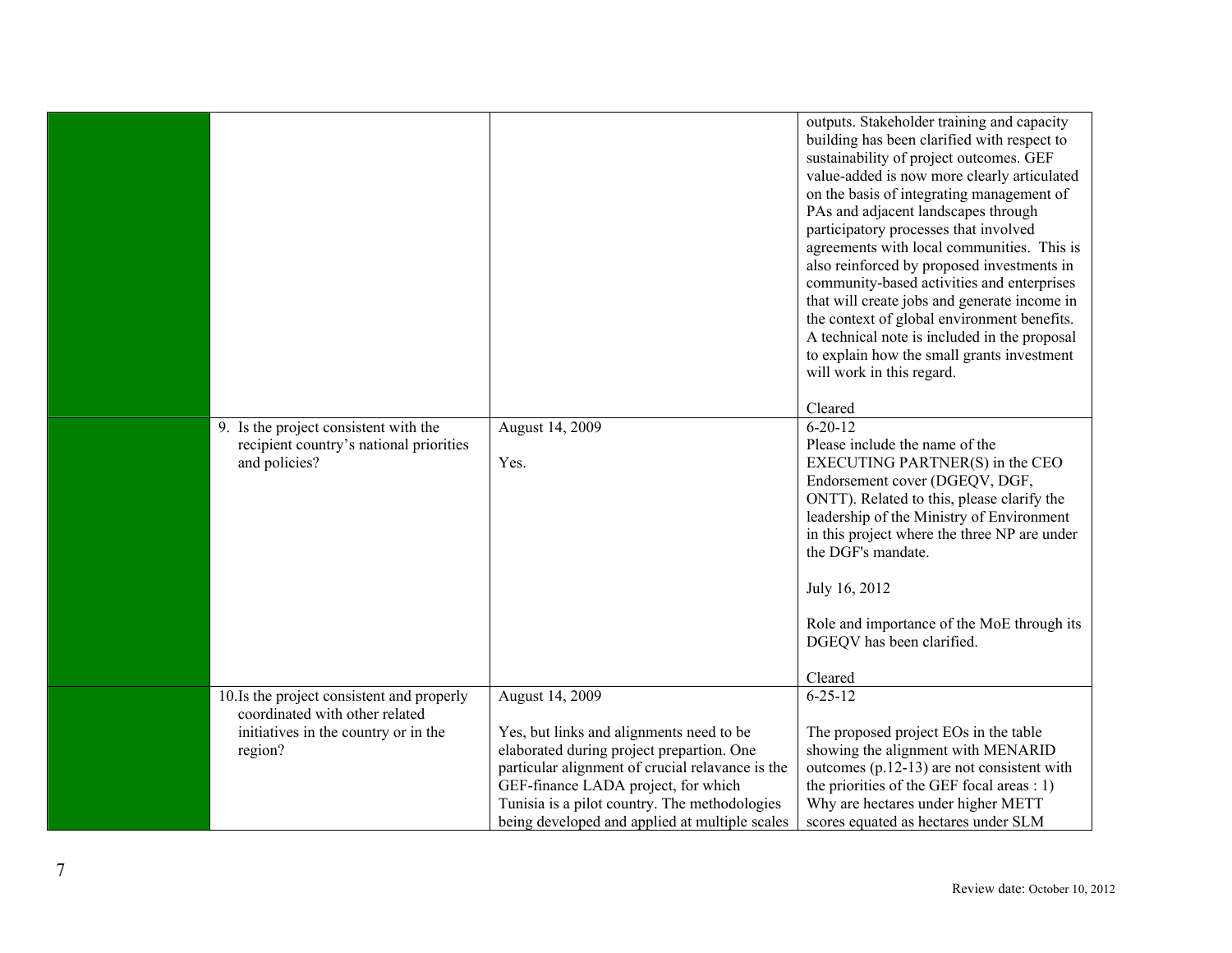|                                                                                     | will help establish baselines and indicators for<br>monitoring project impact and environmental<br>benefits.                                                                                                                                   | investments? 2) Similarly, why is the<br>number of INRM practices disseminated<br>equated with staff trained? Please, revise<br>this table once the logical framework will<br>have been revised.<br>July 16, 2012<br>The resubmission now includes outcomes<br>that are clearly consistent and appropriately<br>aligned with the MENARID Program, and<br>in accordance with GEF focal area<br>priorities. |
|-------------------------------------------------------------------------------------|------------------------------------------------------------------------------------------------------------------------------------------------------------------------------------------------------------------------------------------------|-----------------------------------------------------------------------------------------------------------------------------------------------------------------------------------------------------------------------------------------------------------------------------------------------------------------------------------------------------------------------------------------------------------|
|                                                                                     |                                                                                                                                                                                                                                                | Cleared                                                                                                                                                                                                                                                                                                                                                                                                   |
| 11. Is the proposed project likely to be<br>cost-effective?                         | August 14, 2009<br>Yes. The institutional framework for<br>implementation will enhance long-term<br>sustainability of the interventions. A more<br>detailed assessment of cost-effectiveness will<br>be undertaken during project preparation. |                                                                                                                                                                                                                                                                                                                                                                                                           |
| 12. Has the cost-effectiveness sufficiently<br>been demonstrated in project design? |                                                                                                                                                                                                                                                | $6 - 25 - 12$<br>Please see item 10.<br>July 16, 2012<br>Cost-effectiveness is now sufficiently<br>demonstrated based on proposed role of the<br>MoE and its DGEQV.<br>Cleared                                                                                                                                                                                                                            |
| 13. Is the project structure sufficiently<br>close to what was presented at PIF?    |                                                                                                                                                                                                                                                | $6 - 20 - 12$<br>The number of technical components was<br>reduced from 6 to 2. One of the results of<br>this change is that the LD funded activities<br>are inadequately reflected and therefore<br>question the INRM approach of the project.                                                                                                                                                           |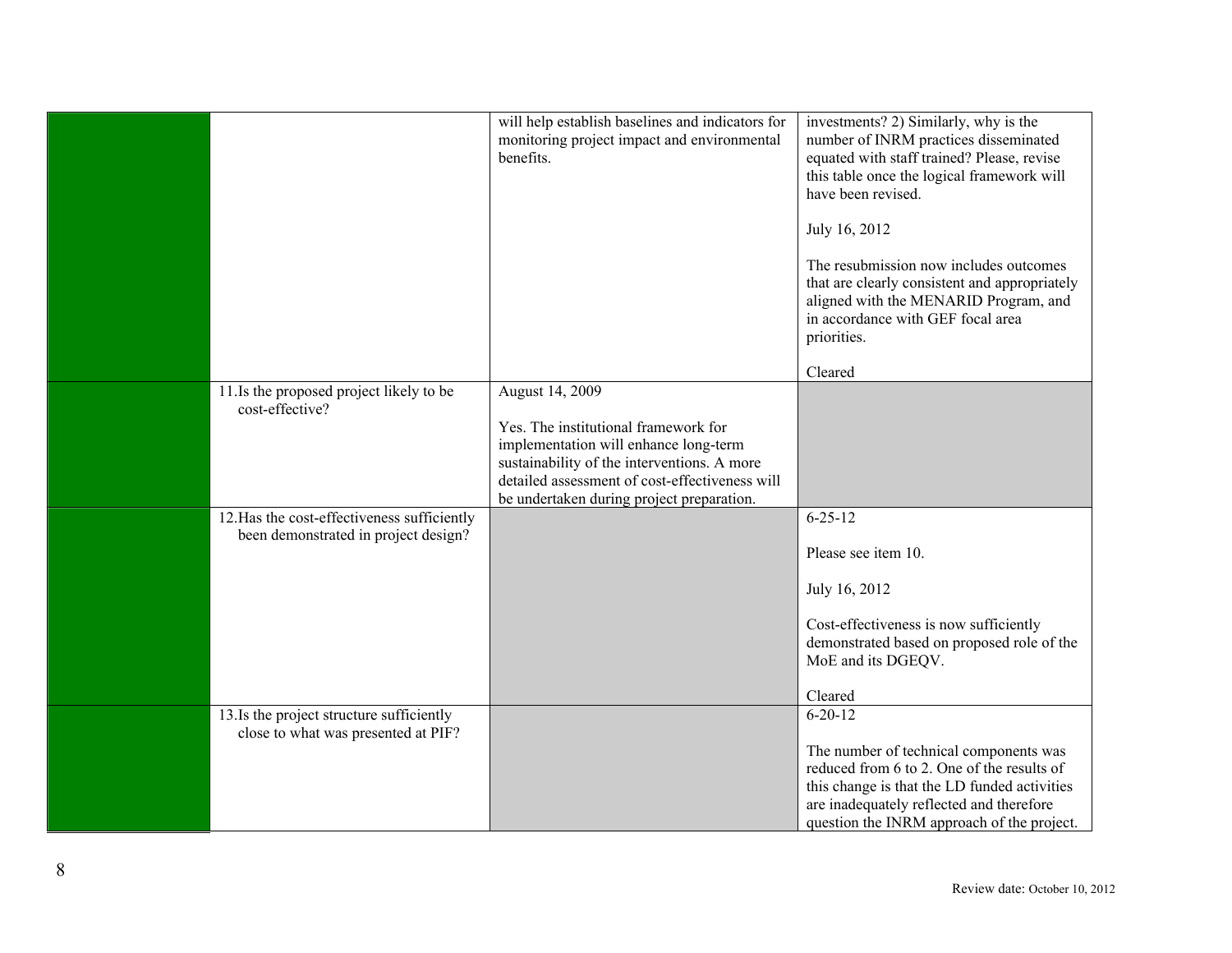|                                       |                                                                                                                                                                          |                                                                                                                                                      | These activities and related outputs and<br>outcomes need to be reinstated. See<br>comments and suggestions under item 9.<br>July 16, 2012<br>The revised document now reflects a more<br>clear evidence for the INRM approach,<br>which also takes into account SLM<br>priorities in the targeted geographies.                                                                                                                                                                                           |
|---------------------------------------|--------------------------------------------------------------------------------------------------------------------------------------------------------------------------|------------------------------------------------------------------------------------------------------------------------------------------------------|-----------------------------------------------------------------------------------------------------------------------------------------------------------------------------------------------------------------------------------------------------------------------------------------------------------------------------------------------------------------------------------------------------------------------------------------------------------------------------------------------------------|
|                                       | 14. Does the project take into account<br>potential major risks, including the<br>consequences of climate change and<br>includes sufficient risk mitigation<br>measures? | August 14, 2009<br>Yes.                                                                                                                              | $6 - 25 - 12$<br>The CC risk mitigation measures are not<br>clear. Given that this is an arid region,<br>please provide a more clear explanation of<br>how CC risks are reflected in the project<br>design, especially in relation to human and<br>biophysical vulnerabilities in the target<br>areas.<br>July 16, 2012<br>Mitigating CC risks will be a key part of<br>project intervention, including stakeholder<br>training and investments.<br>Cleared                                               |
| Justification for<br><b>GEF</b> Grant | 15. Is the value-added of GEF<br>involvement in the project clearly<br>demonstrated through incremental<br>reasoning?                                                    | August 14, 2009<br>Yes. GEF resources will be crucial for<br>facilitating the integrated and coordinated<br>approach that is inherent in the design. | $6 - 25 - 12$<br>The incremental reasoning is no longer<br>clear relative to the design now presented.<br>While 2/3 of the co-financing is coming<br>from the Government, this is no clear<br>explanation as to what was being<br>programmed and planned for these<br>resources to justify the GEF increment.<br>Please provide a clear reasoning for the<br>GEF value-added. Furthermore, the "Private<br>Sector" is mentioned throughout the project,<br>it is not clear how it will be engaged in this |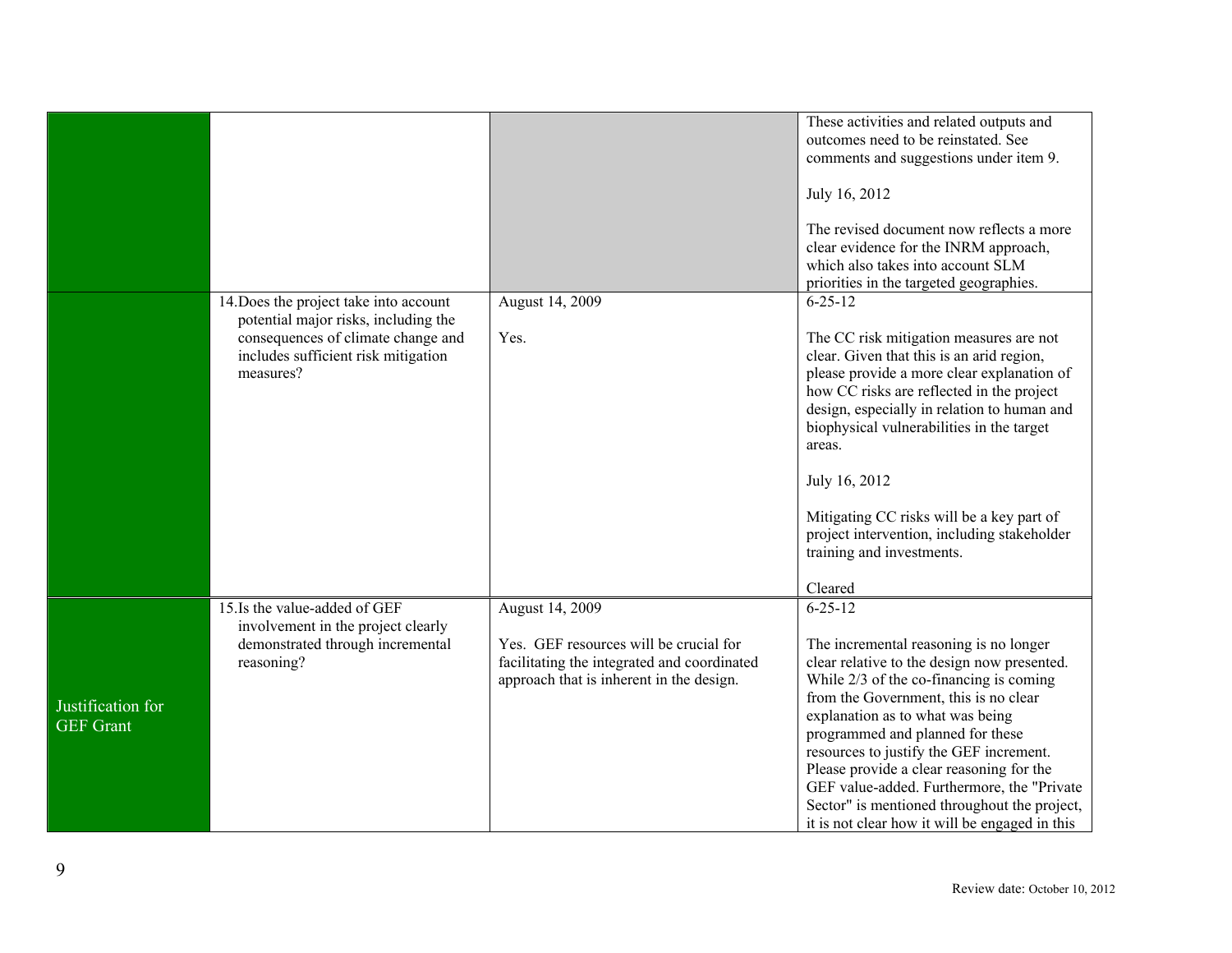|                                          |                                       | project. Does the project aim at involving                                                                                 |
|------------------------------------------|---------------------------------------|----------------------------------------------------------------------------------------------------------------------------|
|                                          |                                       | the domestic or international private sector?                                                                              |
|                                          |                                       | Is the PPP for eco-tourism based on sound                                                                                  |
|                                          |                                       | studies and previous experiences or is this<br>an idea to be tested afresh?                                                |
|                                          |                                       |                                                                                                                            |
|                                          |                                       | July 16, 2012                                                                                                              |
|                                          |                                       | The GEF value-added is now clear and<br>justified through incremental reasoning.<br>Focus on PPP has been removed to avoid |
|                                          |                                       | confusion with the proposed enterprised-<br>based small grants investments, which is                                       |
|                                          |                                       | intended to promote development of local<br>enterprises in ecotourism related activities                                   |
|                                          |                                       | as a means of generating income. Private<br>sector engagement will be considered as                                        |
|                                          |                                       | part of the broader ecotoursim strategy for                                                                                |
|                                          |                                       | the three targeted NPs.                                                                                                    |
|                                          |                                       | Cleared                                                                                                                    |
| 16. Is the type of financing provided by | August 14, 2009                       | $6 - 25 - 12$                                                                                                              |
| GEF, as well as its level of             |                                       |                                                                                                                            |
| concessionality, appropriate?            | Yes. GEF financing will be catalytic. | The catalytic nature of GEF financing needs<br>to be revisited, especially in light of                                     |
|                                          |                                       | breakdown for proposed BD and LD                                                                                           |
|                                          |                                       | activities. Please clearly state the expected                                                                              |
|                                          |                                       | outputs and outcomes for LD to properly                                                                                    |
|                                          |                                       | evaluate the appropriateness of the GEF<br>investments.                                                                    |
|                                          |                                       |                                                                                                                            |
|                                          |                                       | July 27, 2012                                                                                                              |
|                                          |                                       | The outcomes and outputs for LD are now                                                                                    |
|                                          |                                       | clear and based on the integrated approach.                                                                                |
|                                          |                                       | In this regard, GEF financing and level of                                                                                 |
|                                          |                                       | concessionality is now appropriate.<br>However, there are inconsistencies in                                               |
|                                          |                                       | breakdown of resources for Components 1                                                                                    |
|                                          |                                       | and 2 between the Request for CEO                                                                                          |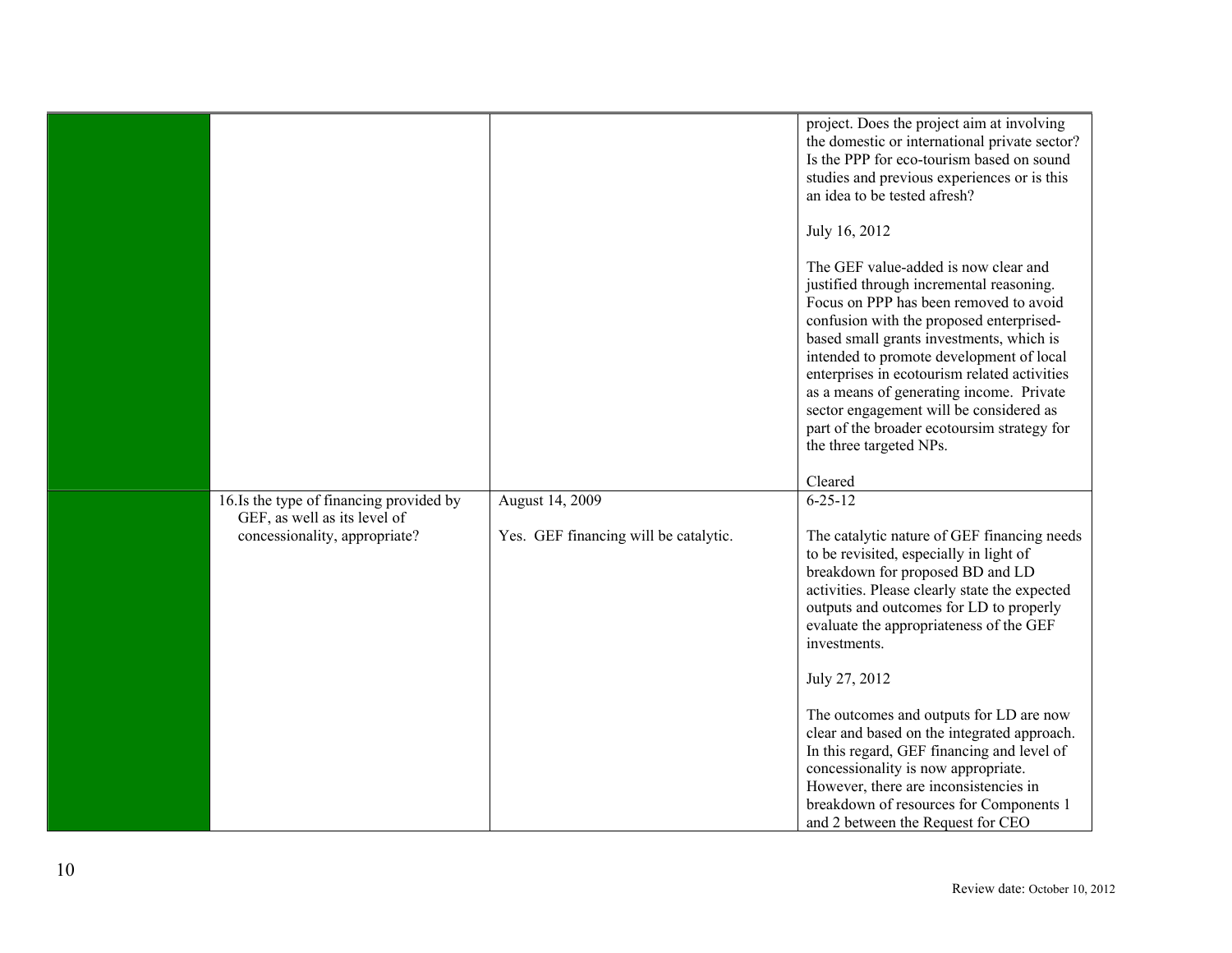|                                                                                                                            |                                                                                                                                                                    | Endorsement (Results Framework) and the<br>PAD (p. 8-9 and p. 29-31). Please correct<br>this.<br>August 16, 2012                                                                                                                                                                                                                                                                                          |
|----------------------------------------------------------------------------------------------------------------------------|--------------------------------------------------------------------------------------------------------------------------------------------------------------------|-----------------------------------------------------------------------------------------------------------------------------------------------------------------------------------------------------------------------------------------------------------------------------------------------------------------------------------------------------------------------------------------------------------|
|                                                                                                                            |                                                                                                                                                                    | This has been addressed.<br>Cleared                                                                                                                                                                                                                                                                                                                                                                       |
| 17. How would the proposed project<br>outcomes and global environmental<br>benefits be affected if GEF does not<br>invest? |                                                                                                                                                                    | $6 - 25 - 12$<br>The GEBs associated with this project will<br>take longer to deliver.                                                                                                                                                                                                                                                                                                                    |
| 18.Is the GEF funding level of project<br>management budget appropriate?                                                   | August 14, 2009<br>The amount is high $(13.4\%)$ and needs to be<br>adjusted to less than 10% at CEO<br>Endorsement, and co-financing should also be<br>increased. | Cleared<br>$6 - 25 - 12$<br>Management costs is now far under 10<br>percent.<br>Cleared                                                                                                                                                                                                                                                                                                                   |
| 19. Is the GEF funding level of other cost<br>items (consultants, travel, etc.)<br>appropriate?                            |                                                                                                                                                                    | $6 - 25 - 12$<br>Yes, but please specify number of vehicles<br>and estimated cost to give a sense of how<br>much of the GEF PMC funding will go<br>toward the purchase.<br>July 16, 2012<br>Vehicle costs and funding level have been<br>justified. Given that co-financing for this<br>component of the PMC is significant, no<br>additional GEF funds are associated with<br>operation of the vehicles. |
| 20. Is the indicative co-financing adequate<br>for the project?                                                            | August 14, 2009<br>Government contribution is significant, but<br>efforts should be made by the agency and<br>implementing partners to increase co-                |                                                                                                                                                                                                                                                                                                                                                                                                           |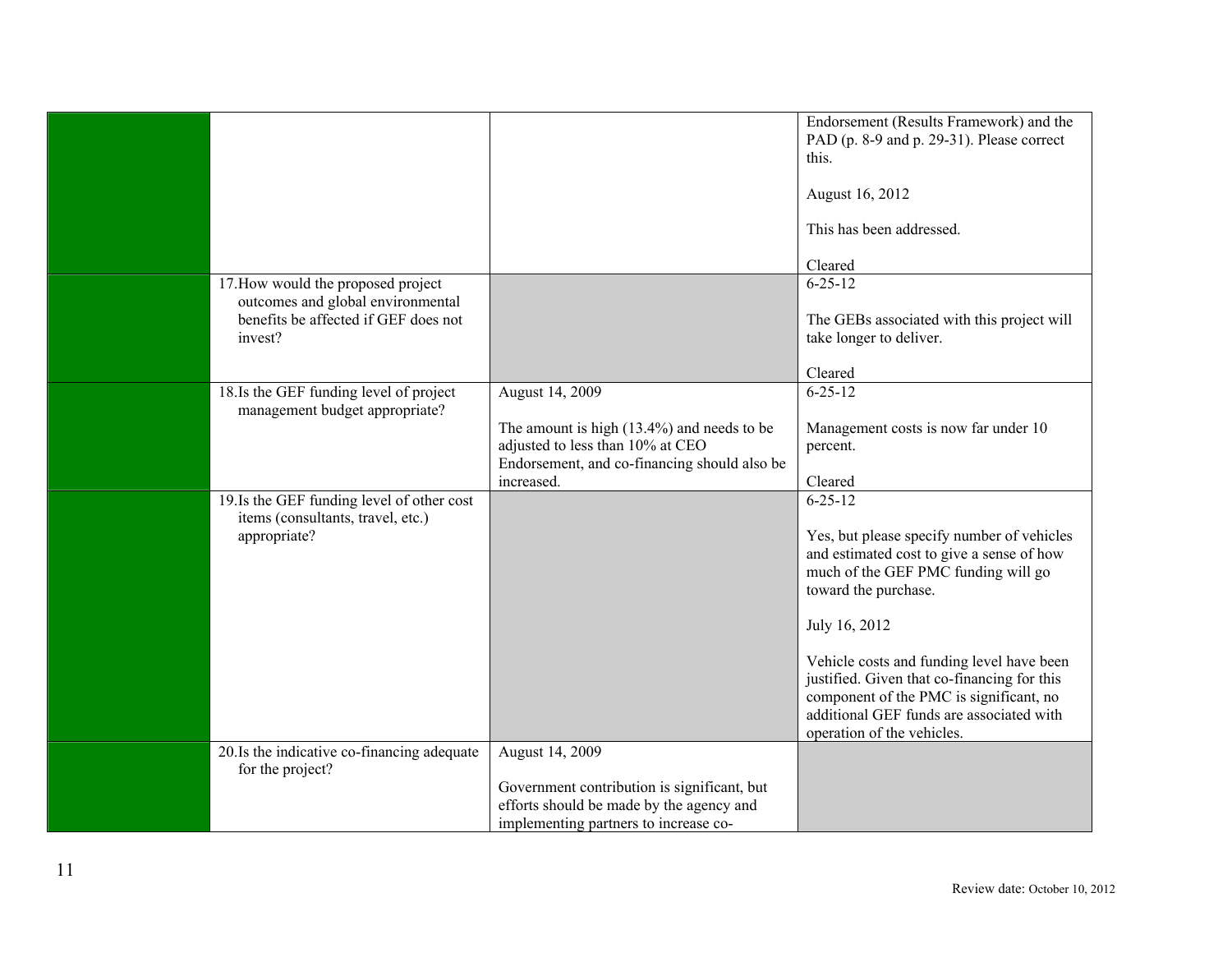|                                                                                             | financing for baseline investments. It is<br>recommended that a ratio of GEF resources to<br>co-financing be on the other of at least 1:2 at<br>CEO Endorsement.<br>July 16, 2012<br>Although still below the 1:2 ratio, the co-<br>financing level is appropriate for the project<br>approach. |                                                                                                                                                                                                                                                                                                                                                                                                                                                                                                                                                                                                                                             |
|---------------------------------------------------------------------------------------------|-------------------------------------------------------------------------------------------------------------------------------------------------------------------------------------------------------------------------------------------------------------------------------------------------|---------------------------------------------------------------------------------------------------------------------------------------------------------------------------------------------------------------------------------------------------------------------------------------------------------------------------------------------------------------------------------------------------------------------------------------------------------------------------------------------------------------------------------------------------------------------------------------------------------------------------------------------|
|                                                                                             | Cleared                                                                                                                                                                                                                                                                                         |                                                                                                                                                                                                                                                                                                                                                                                                                                                                                                                                                                                                                                             |
| 21. Are the confirmed co-financing<br>amounts adequate for each project<br>component?       |                                                                                                                                                                                                                                                                                                 | $6 - 25 - 12$<br>The cofinancing ratio proposed in this<br>current project document $(1:1)$ is far under<br>the ratio of 1:2 requested at PIF level (see<br>cell 26). Please revisit this request at PIF<br>stage and address accordingly, or elaborate<br>further (page 21-22 of CEO document) why<br>the 1:2 ratio is not attainable.<br>July 16, 2012<br>The revised document provides a clear<br>explanation as to why the government is not<br>able to provide co-financing beyond the<br>level already committed. The outcomes and<br>outputs for each component have been<br>streamlined on the basis of total funding<br>available. |
|                                                                                             |                                                                                                                                                                                                                                                                                                 | Cleared                                                                                                                                                                                                                                                                                                                                                                                                                                                                                                                                                                                                                                     |
| 22. Has the Tracking Tool been included<br>with information for all relevant<br>indicators? |                                                                                                                                                                                                                                                                                                 | $6 - 25 - 12$<br>Yes<br>Cleared                                                                                                                                                                                                                                                                                                                                                                                                                                                                                                                                                                                                             |
| 23. Does the proposal include a budgeted                                                    |                                                                                                                                                                                                                                                                                                 | $6 - 25 - 12$                                                                                                                                                                                                                                                                                                                                                                                                                                                                                                                                                                                                                               |
| M&E Plan that monitors and measures<br>results with indicators and targets?                 |                                                                                                                                                                                                                                                                                                 | The M&E Plan is described, but lacks                                                                                                                                                                                                                                                                                                                                                                                                                                                                                                                                                                                                        |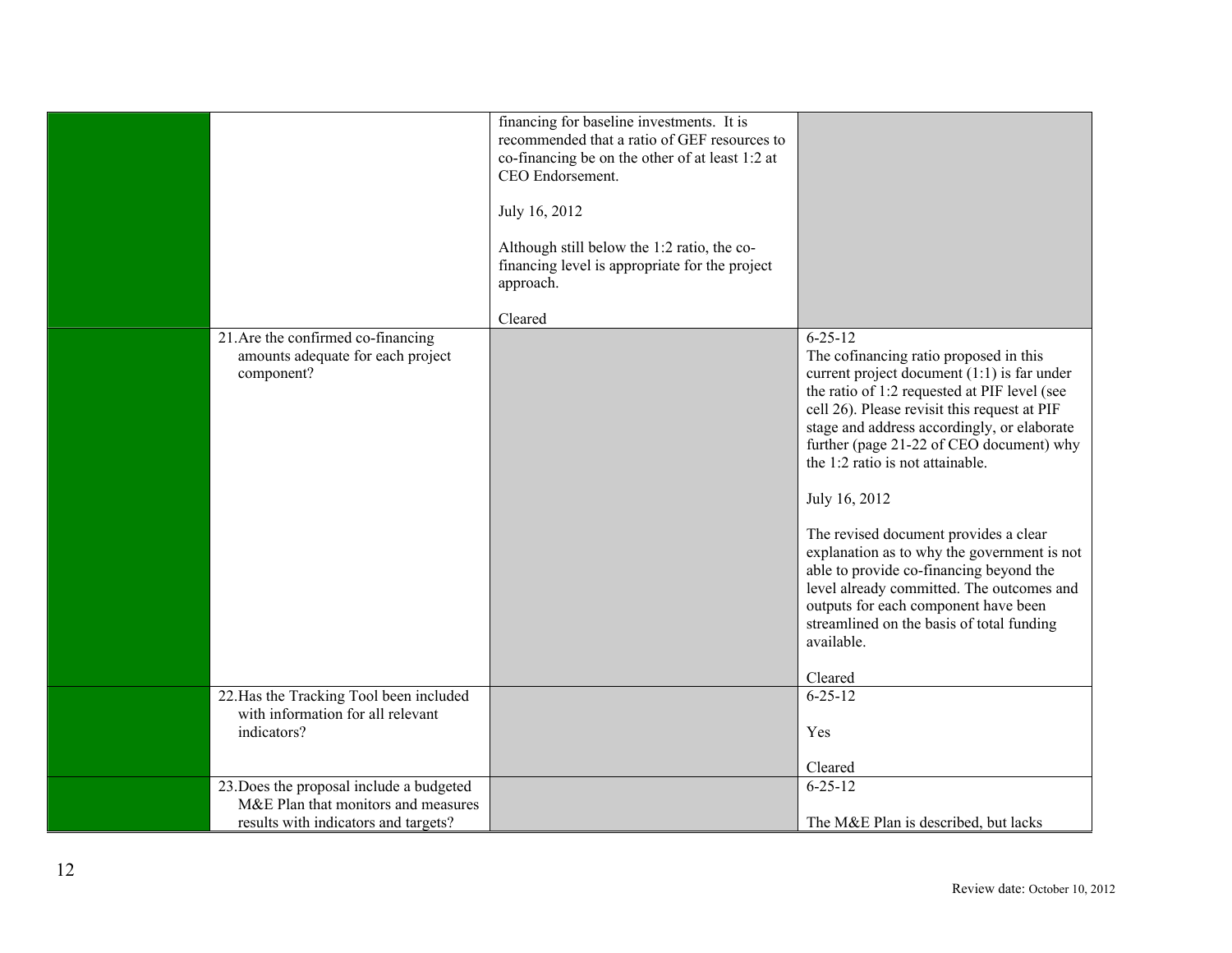|                                                        |                                          |                               | budgeted details. Please address and                                                                                                                                                                                                                                                                                                                                                                                                                                                                                               |
|--------------------------------------------------------|------------------------------------------|-------------------------------|------------------------------------------------------------------------------------------------------------------------------------------------------------------------------------------------------------------------------------------------------------------------------------------------------------------------------------------------------------------------------------------------------------------------------------------------------------------------------------------------------------------------------------|
|                                                        |                                          |                               | provide more link to Annex 1 and in                                                                                                                                                                                                                                                                                                                                                                                                                                                                                                |
|                                                        |                                          |                               | relation to the project results framework.                                                                                                                                                                                                                                                                                                                                                                                                                                                                                         |
|                                                        |                                          |                               | July 16, 2012                                                                                                                                                                                                                                                                                                                                                                                                                                                                                                                      |
|                                                        |                                          |                               |                                                                                                                                                                                                                                                                                                                                                                                                                                                                                                                                    |
|                                                        |                                          |                               | The budgeted M&E framework is now                                                                                                                                                                                                                                                                                                                                                                                                                                                                                                  |
|                                                        |                                          |                               | included, with clear links to project                                                                                                                                                                                                                                                                                                                                                                                                                                                                                              |
|                                                        |                                          |                               | indicators and targets.                                                                                                                                                                                                                                                                                                                                                                                                                                                                                                            |
|                                                        |                                          |                               |                                                                                                                                                                                                                                                                                                                                                                                                                                                                                                                                    |
|                                                        |                                          |                               | Cleared                                                                                                                                                                                                                                                                                                                                                                                                                                                                                                                            |
|                                                        | <b>STAP</b>                              | Please respond when received. | $6 - 25 - 12$                                                                                                                                                                                                                                                                                                                                                                                                                                                                                                                      |
| Secretariat's<br>Response to various<br>comments from: |                                          |                               | STAP concerns about weakness of cross-<br>cutting interventions, measurement of<br>GEBs, and SLM&W practices have not<br>been adequately addressed in the CEO<br>Endorsement or PAD. Please provide<br>explicit details on these in the both<br>documents as they are reflected in the<br>project design.<br>July 16, 2012<br>GEBs for BD will be tracked through the<br>the focal area tracking tool (including the<br>METT), while LD benefits will be based on<br>area covered by piloting and scaling-up of<br>SLM techniques. |
|                                                        |                                          |                               | Cleared                                                                                                                                                                                                                                                                                                                                                                                                                                                                                                                            |
|                                                        | <b>Convention Secretariat</b>            | Please respond when received. | No comments on file                                                                                                                                                                                                                                                                                                                                                                                                                                                                                                                |
|                                                        | Agencies' response to GEFSEC<br>comments |                               | $6 - 25 - 12$                                                                                                                                                                                                                                                                                                                                                                                                                                                                                                                      |
|                                                        |                                          |                               | The following concerns have not been                                                                                                                                                                                                                                                                                                                                                                                                                                                                                               |
|                                                        |                                          |                               | adequately addressed as reflected in items 3,                                                                                                                                                                                                                                                                                                                                                                                                                                                                                      |
|                                                        |                                          |                               | 8-17, 20, 22 and 24 above:                                                                                                                                                                                                                                                                                                                                                                                                                                                                                                         |
|                                                        |                                          |                               | 1. Number of components be reduced - the<br>extreme tightening did not streamline the                                                                                                                                                                                                                                                                                                                                                                                                                                              |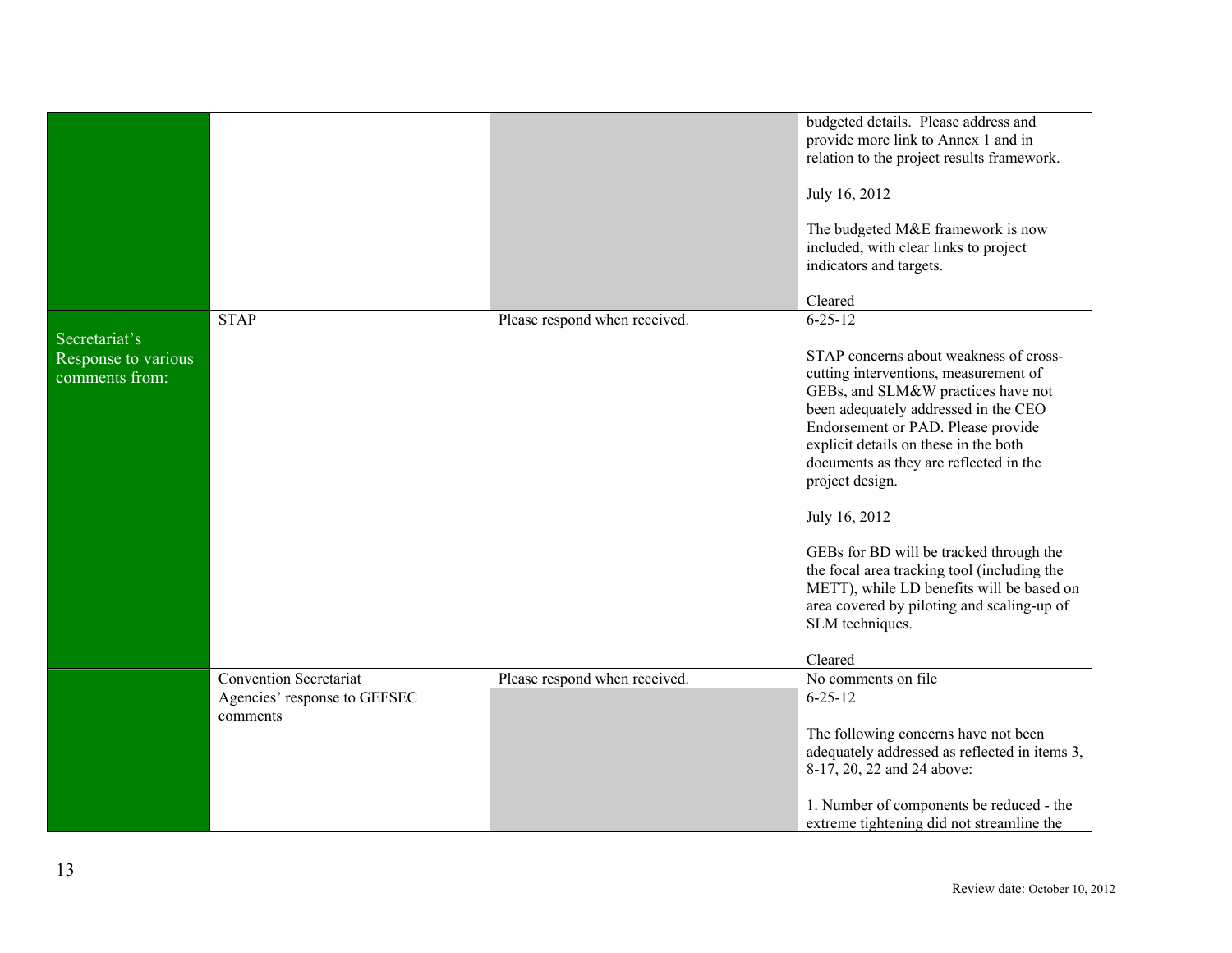|                                        | design to reflect an INRM approach               |
|----------------------------------------|--------------------------------------------------|
|                                        | 2. Co-financing be increased from the            |
|                                        | current indicative level to at least a 1:2 ratio |
|                                        | - the ratio is still $1:1$                       |
|                                        |                                                  |
|                                        | 3. Further elaboration of links to other         |
|                                        | initiatives, particularly LADA - no explicit     |
|                                        | links are made to other projects, including      |
|                                        | other GEF projects under implementation in       |
|                                        | the country                                      |
|                                        |                                                  |
|                                        | July 27, 2012                                    |
|                                        |                                                  |
|                                        | These concerns have now been addressed,          |
|                                        | but further clarification is needed on #8.       |
|                                        |                                                  |
| Agencies' response to Council comments | No comments on file.                             |

## **Secretariat Decisions**

|                                             | 24. Is PIF clearance being                    | August 14, 2009                                                                                                                                                                                                                                                                                                                        |                                                                                           |
|---------------------------------------------|-----------------------------------------------|----------------------------------------------------------------------------------------------------------------------------------------------------------------------------------------------------------------------------------------------------------------------------------------------------------------------------------------|-------------------------------------------------------------------------------------------|
| Recommendation at                           | recommended?                                  |                                                                                                                                                                                                                                                                                                                                        |                                                                                           |
| <b>PIF</b>                                  |                                               | Yes, the PIF is recommended for clearance.                                                                                                                                                                                                                                                                                             |                                                                                           |
|                                             | 25. Items worth noting at CEO<br>Endorsement. | August 14, 2009                                                                                                                                                                                                                                                                                                                        |                                                                                           |
|                                             |                                               | The following items must be addressed during<br>project preparation and before CEO<br>Endorsement:                                                                                                                                                                                                                                     |                                                                                           |
|                                             |                                               | 1. Number of components be reduced<br>2. Co-financing be increased from the current<br>indicative level to at least a 1:2 ratio<br>3. Further elaboration of links to other<br>initiatives, particularly LADA<br>4. Reduce project management costs to under<br>10% of total GEF grant<br>5. Revised OFP letter of endorsement for RAF |                                                                                           |
|                                             |                                               | allocation                                                                                                                                                                                                                                                                                                                             |                                                                                           |
| Recommendation at<br><b>CEO</b> Endorsement | 26. Is CEO Endorsement being<br>recommended?  |                                                                                                                                                                                                                                                                                                                                        | $6 - 25 - 12$<br>No. Please review outstanding issues in<br>items 3, 8-17, 20, 22 and 24. |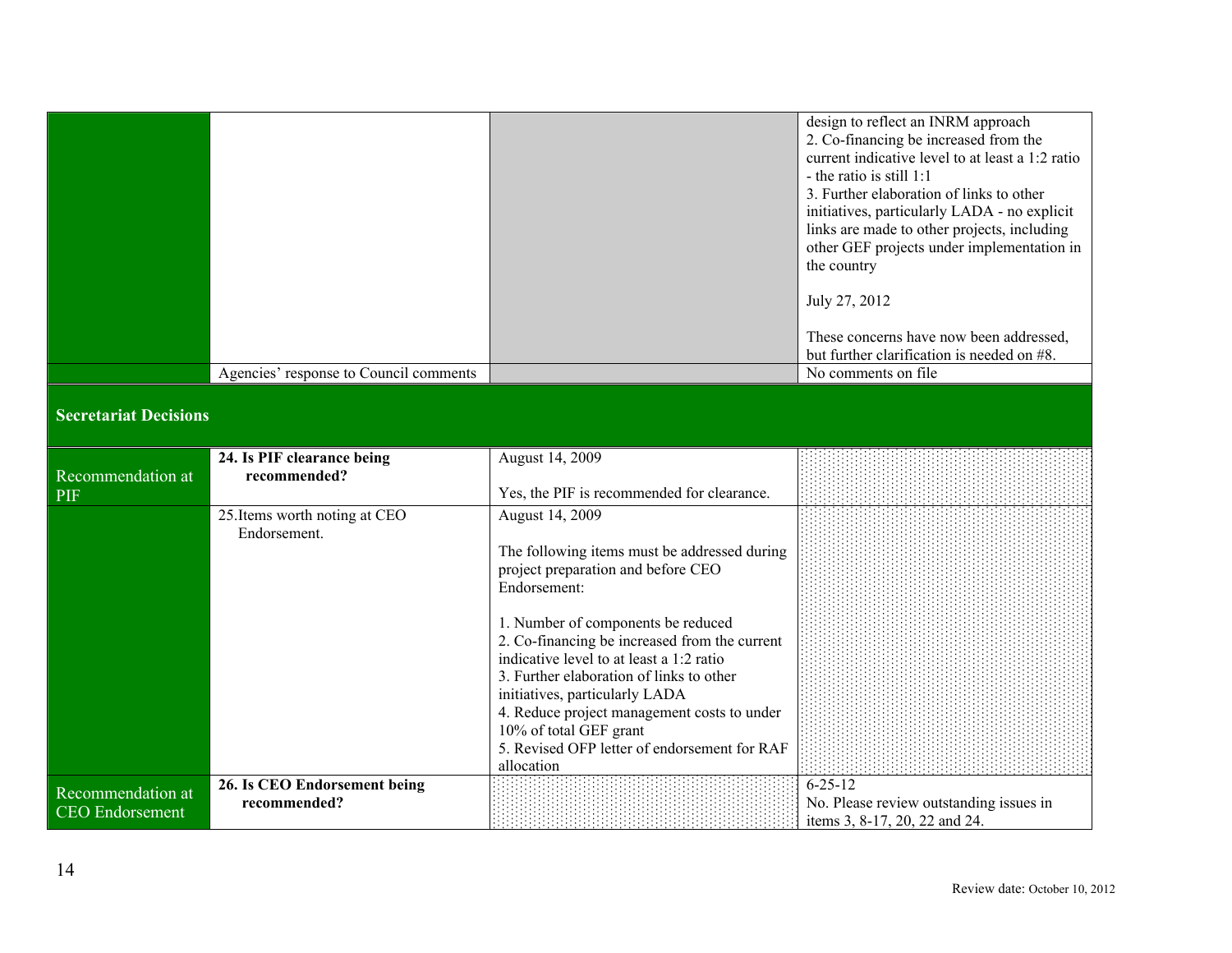|                    |                        |                 | $7 - 25 - 12$<br>No. Please review outstanding issued in<br>items 8 & 17 |
|--------------------|------------------------|-----------------|--------------------------------------------------------------------------|
|                    |                        |                 | August 20, 2012                                                          |
|                    |                        |                 | Yes, CEO endorsement is now<br>recommended.                              |
| <b>Review Date</b> | 1 <sup>st</sup> review | August 14, 2009 | June 25, 2012                                                            |
|                    | $2nd$ review           |                 | July 27, 2012                                                            |
|                    | 3 <sup>rd</sup> review |                 | August 20, 2012                                                          |

## **REQUEST FOR PPG APPROVAL**

| <b>Review Criteria</b> | <b>Decision Points</b>                                                                                                                   | <b>Program Manager Comments</b>                        |
|------------------------|------------------------------------------------------------------------------------------------------------------------------------------|--------------------------------------------------------|
|                        | 1. Are the proposed activities for project<br>preparation appropriate?                                                                   | March 17, 2010                                         |
| <b>PPG</b> Budget      |                                                                                                                                          | Yes                                                    |
|                        |                                                                                                                                          | Cleared                                                |
|                        | 2. Is itemized budget justified?                                                                                                         | March 17, 2010                                         |
|                        |                                                                                                                                          | Yes, and all costed activities are carefully detailed. |
|                        |                                                                                                                                          | Cleared                                                |
|                        | 3. Is the proposed GEF PPG Grant<br>(including the Agency fee) within the<br>resources available under the RAF/Focal<br>Area allocation? | <b>xxPPGResorcesxx</b>                                 |
|                        | 4. Is the consultant cost reasonable?                                                                                                    | March 17, 2010                                         |
|                        |                                                                                                                                          | Yes                                                    |
|                        |                                                                                                                                          | Cleared                                                |
| Recommendation         | 5. Is PPG being recommended?                                                                                                             | March 17, 2010                                         |